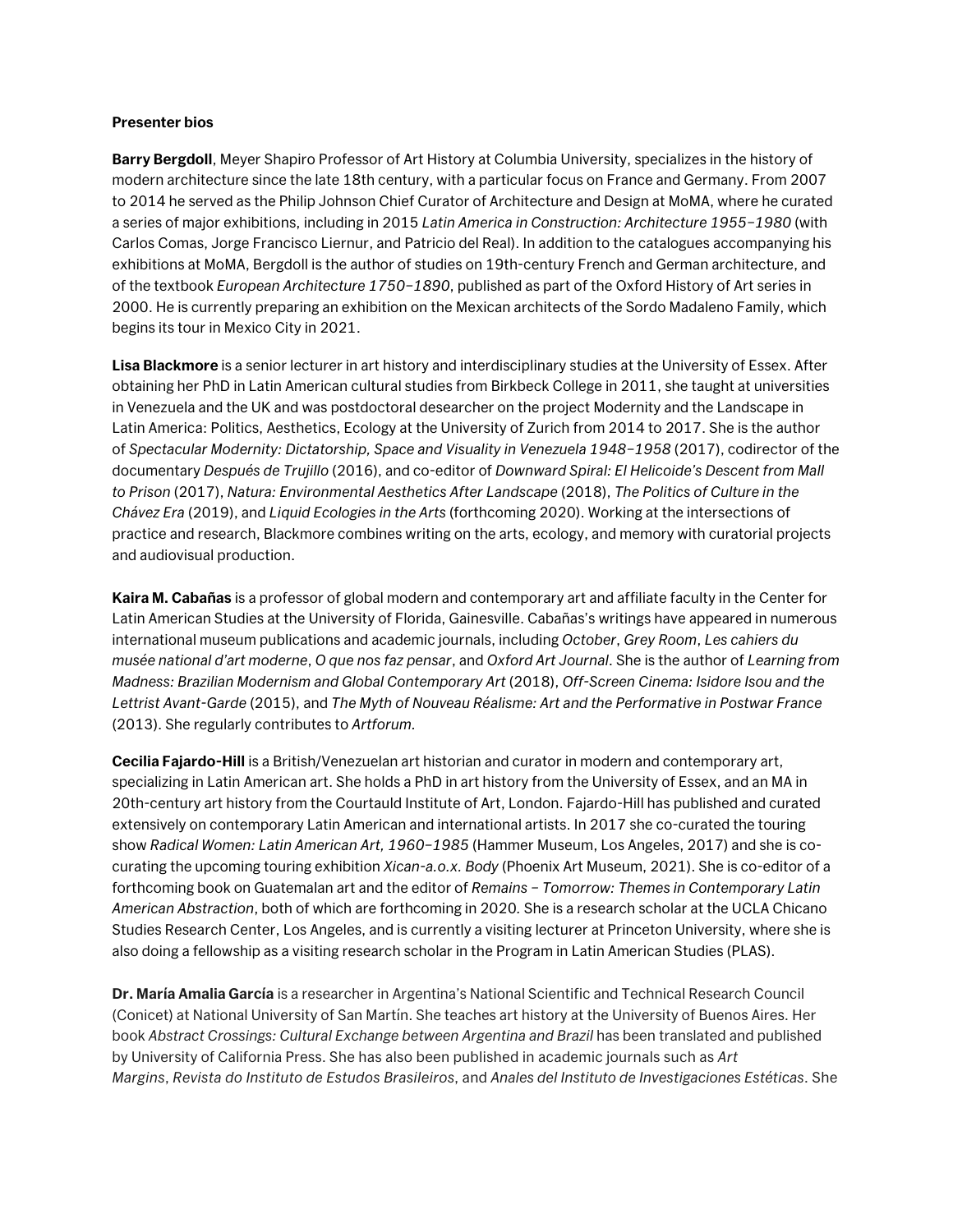collaborates, as associate curator, with the Museo de Arte Moderno de Buenos Aires, and she is a consulting curator for the *Sur moderno* exhibition.

**Paulo Herkenhoff** is an independent curator and critic. From 2013 to 2016 he was artistic director of Museu de Arte do Rio, Rio de Janeiro. He also served as director of Museu Nacional de Belas Arte, Rio de Janeiro (2003–06), adjunct curator in MoMA's Department of Painting and Sculpture (1999–2002), and chief curator of Museu de Arte Moderna do Rio de Janeiro (1985–90). He was artistic director of the 24th São Paulo Biennale in 1998, and he curated the Brazilian Pavilion at the 47th Venice Biennale. In 2019 the São Paulo University named him and Helena Nader 2019 Olávo Setubal Chairs of Art, Culture, and Science. Selected recent exhibitions include *RSXXI – Rio Grande do Sul Experimental* (Santander Cultural, Porto Alegre, 2018), *Modos de ver o Brasil: 30 anos de Itaú Cultural* (OCA, São Paulo, 2017), *Invenções da Mulher Moderna, Para Além de Anita e Tarsila* (Instituto Tomie Ohtake, São Paulo, 2017), *A Cor do Brasil* (Museu de Arte do Rio, 2016), *Tarsila e Mulheres Modernas no Rio* (Museu de Arte do Rio, 2015)*,* and *Pororoca: a Amazônia no MAR* (Museu de Arte do Rio, 2014).

**Isaac Julien** is a Turner Prize–nominated artist and filmmaker. He creates multi-screen film installations and photographs that incorporate different artistic disciplines to create a poetic and unique visual language. Julien has pioneered a form of multi-screen installations with works such as *Western Union: Small Boats* (2007), which won the Charles Wollaston Award in 2017, *Ten Thousand Waves* (2010), and *Playtime* (2014)*.* His most recent works include *Lessons of the Hour*, which explores the life and work of the visionary 19th-century African American abolitionist and orator Frederick Douglass. His newest work is *Lina Bo Bardi – A Marvellous Entanglement*, a nine-screen work exploring the life of the Italian-Brazilian architect and designer Lina Bo Bardi. Julien's work is included in the collections of institutions around the globe, including Tate, London; The Museum of Modern Art; Centre Pompidou, Paris; the Solomon R. Guggenheim Museum, New York; and the Zeitz Museum of Contemporary Art, Cape Town. In 2013, a monographic survey of his career to date, *Riot,*  was published by MoMA. He is currently a distinguished professor of the arts, at the University of California, Santa Cruz.

**Union Gaucha Productions (UGP)** is an experimental film company founded in New York in 1998 by Karin Schneider and Nicolás Guagnini. UGP collaborated with artists like Tunga and Fabio Kacero, architects like Emilio Ambasz, and musicians like Lukas Ligeti. They have exhibited their work at The Museum of Modern Art; Centre Pompidou and the Jeu de Paume Museums in Paris; the Museum of Modern Art in Buenos Aires; and Kunstverein Nürnberg, among others. *Phantom Limb*, a 16mm film to be featured in this program, is in the collections of Centre Pompidou, the Museum of Modern Art in São Paulo, and the Sztuki Museum in Łódź. Artists Space in NYC and MADC in Costa Rica have featured retrospectives of UGP's work.

## **Moderator bios**

**Monica Amor** is a professor of global modern and contemporary art at the Maryland Institute College of Art. She has written art criticism and essays for *Art Margins*, *Artforum*, *Art Journal*, *Art Nexus*, *Grey Room*, *October*, *Poliester*, *Third Text*, and *Trans*. She has curated and lectured widely on postwar abstraction and post-object practices, as well as on the transatlantic dialogues between Europe and South America. Her book *Theories of the Nonobject: Argentina, Brazil, Venezuela, 1944–1968* was published in 2016. Her current book project is titled *Gego: Weaving the Space In-Between. Art, Architecture, Design and Craft at the Edge of Modernity*.